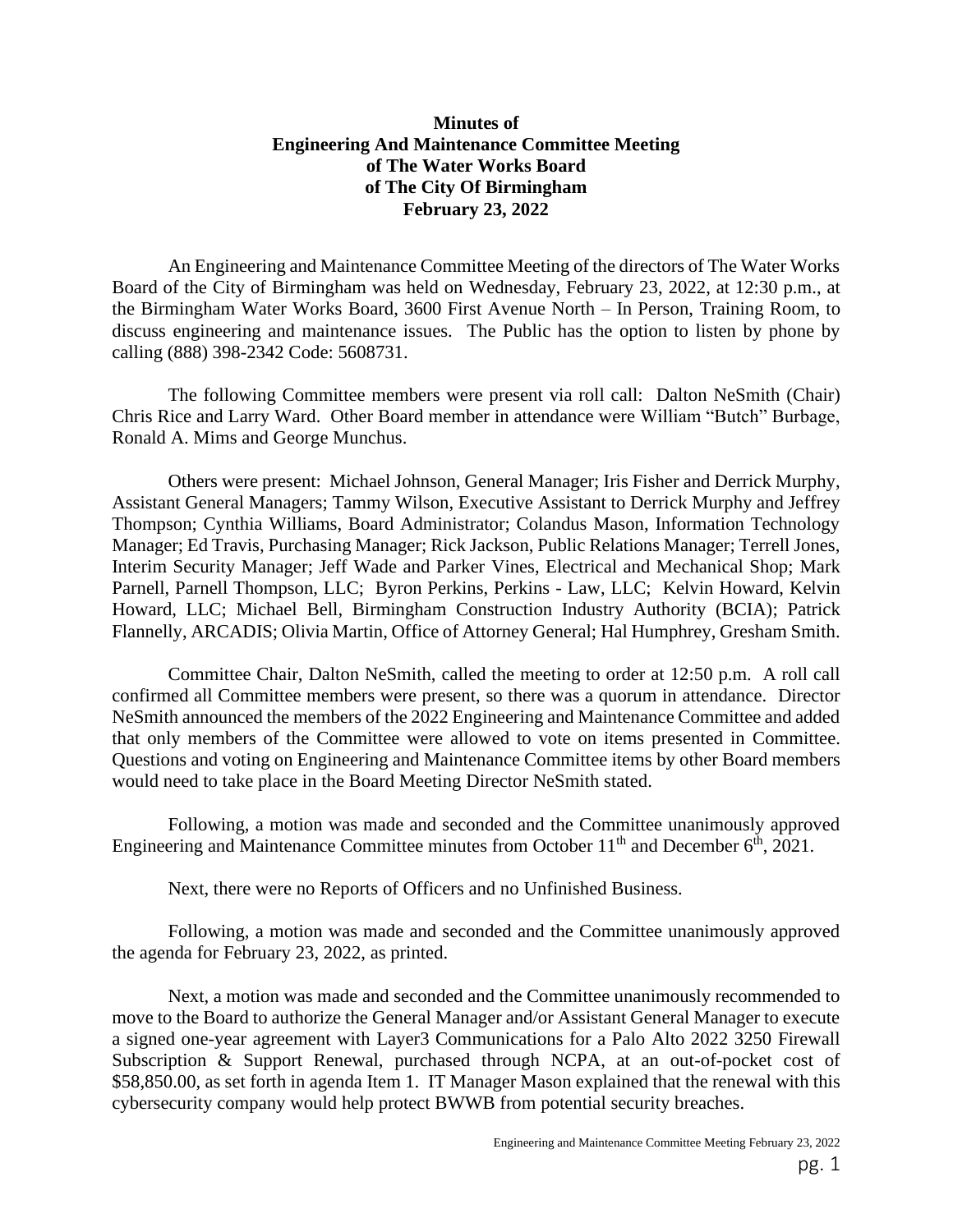Following, a motion was made and seconded and the Committee unanimously recommended to move to the Board to award a bid to Veristor, the lowest responsible and responsive bidder, for one-year of ZERTO Data Replication & Cloud Disaster Recovery Services at an out-of-pocket cost of \$73,691.76, as set forth in agenda Item 2. Director Ward asked for clarification of what this is exactly. IT Manager Mason explained that Veristor provides off-site disaster and recovery storage services.

Next, a motion was made and seconded and the Committee unanimously recommended to move to the Board to award a bid and to authorize the General Manager and/or Assistant General Manager to execute an agreement with Consolidated Pipe & Supply, the lowest responsible and responsive bidder, for estimated annual quantities of Positive Displacement Meters, at an estimated out-of-pocket cost of \$827,027.00, as set forth in agenda Item 3. At one point a discussion took place regarding Committee and Board meeting book documents and distribution with Committee Chair Rice stating he was in favor of going paperless.

Following, a motion was made and seconded and the Committee unanimously recommended to move to the Board to award a bid and to authorize the General Manager and/or Assistant General Manager to execute an agreement with Southern Pipe & Supply, the lowest and responsible and responsive bidder, for estimated quantities of Crosslinked PEXa Piping (Municipex), at an estimated out-of-pocket cost of \$99,750.00, as set forth in agenda Item 4.

Next, a motion was made and seconded and the Committee unanimously recommended to move to the Board to approve a Scope of Services with A. G. Gaston Engineering, for the design and inspection of water main reinforcement projects in three locations; Highway 79; Bethel Road and Bone-Dry Road in unincorporated Jefferson County in the Putnam Service Area gradient, at an estimated out-of-pocket cost of \$492,866.48, as set forth in agenda Item 5. Director Ward asked for an explanation of the scope. AGM Murphy responded that it is for design services only.

Following, a motion was made and seconded and the Committee unanimously recommended to move to the Board to award a bids to the following, as set forth in agenda Items  $6 - 10$ . The items were read into the record by GM Johnson; Global Construction & Engineering, Inc., the lowest responsible and responsive bidder, for the replacement of approximately 1,800' of 2" galvanized steel pipe / 2" unlined cast iron pipe and 640' of 2" cast iron cement lined (CICL) pipe with approximately 590' of 8" DICL pipe; 1,840' of 6" DICL pipe; 540' of 4" DICL pipe and related appurtenances; and 62 water services along Avenue "I" Ensley; Avenue "J" Ensley; 53rd Street Ensley; Avenue "H" and 54th Street at a bid amount of \$509,423.08; plus estimated cost of materials and Water Board labor in the amount of \$258,961.04; at an estimated out-of-pocket cost of \$768,384.12, REV Construction, Inc., the lowest responsible and responsive bidder, for the replacement of approximately 3,150' of 2" galvanized steel pipe / 2" unlined cast iron pipe with approximately 2,660' of 6" DICL pipe and related appurtenances; and 67 water services along Cliff Road South; 32nd Street South; 33rd Street South; 34th Street South and Altamont Road South at a bid amount of \$686,702.00; plus estimated cost of materials and Water Board labor in the amount of \$274,755.54; at an estimated out-of-pocket cost of \$961,457.54. REV Construction, Inc., the lowest responsible and responsive bidder, for the replacement of approximately 2,180' of 2" galvanized steel pipe / 2" unlined cast iron pipe and 1,190' of 2" cast iron cement lined (CICL)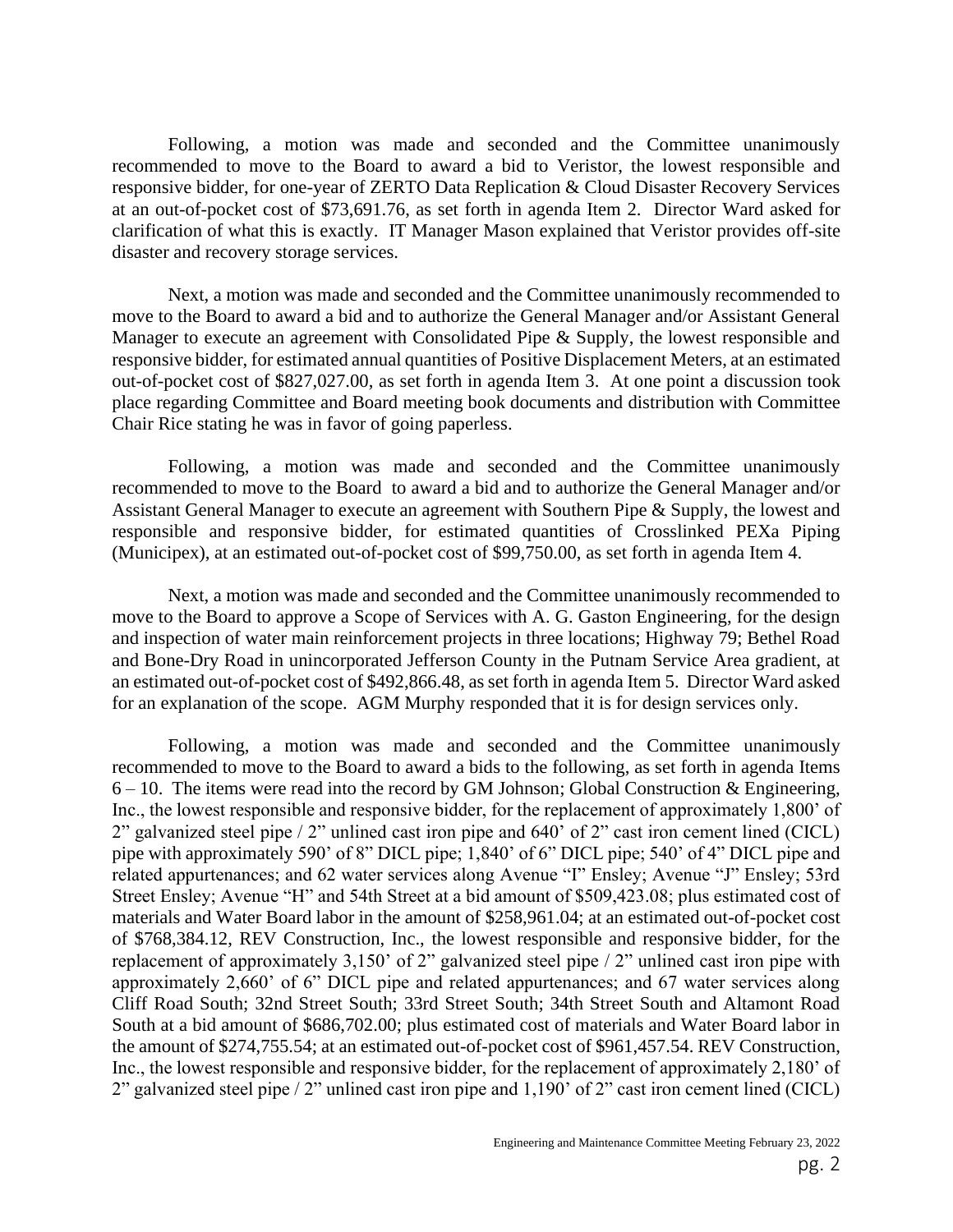pipe with approximately 3,700' of 6" DICL pipe and related appurtenances; and 78 water services along Wesley Avenue Southwest; 23rd Street Southwest; Steiner Avenue Southwest and 22nd Street Southwest at a bid amount of \$671,123.30; plus estimated cost of materials and Water Board labor in the amount of \$322,156.31; for an estimated out-of-pocket cost of \$993,279.61. Global Construction & Engineering, Inc., the lowest responsible and responsive bidder, for the replacement of approximately 6,800' of 2" galvanized steel pipe with approximately 1,960' of 8" DICL pipe; 2,560' of 6" DICL pipe and related appurtenances; and 41 water services along Cumberland Drive; Somerset Drive; Horner Drive; Balcourt Drive and Valley Road at a bid amount of \$662,666,60; plus estimated cost of materials and Water Board labor in the amount of \$331,056.31; for an estimated out-of-pocket cost of \$993,772.91. Tren-Tay, Inc, the lowest responsible and responsive bidder, for the replacement of approximately 2,740' of 2" galvanized steel pipe / 2" unlined cast iron pipe and 940' of 2" cast iron cement lined (CICL) pipe with approximately 450' of 8" DICL pipe; 2,350' of 6" DICL pipe; 830' of 4" DICL pipe and related appurtenances; and 66 water services along 6th Street North; 16th Place North; 41st Court North; 24th Avenue North; 22nd Court West; 7th Street West; 6th Way West and 6th Place West at a bid amount of \$724,761.00; plus estimated cost of materials and Water Board labor in the amount of \$336,380.44; at an estimated out-of-pocket cost of \$1,061,141.44. Regarding the pipeline replacement projects, Director Ward asked how much old pipe these projects will replace. AGM Murphy stated he would send that figure out to the Board. Director Rice asked AGM Murphy to make sure BCIA is on board with the HUB participation on these projects. Michael Bell stated he was fine with the pipeline projects presented in the meeting. Director Rice asked Board attorneys to work on some of the Board's contract language regarding General Contractors. Director NeSmith stated he was fine with changes in contract language as long as everything is legal regarding any changes.

As there was no further business before the Committee, a motion was made and seconded and the Committee adjourned at 1:13 p.m.

 $\sqrt{S/}$ 

 Michael Johnson General Manager